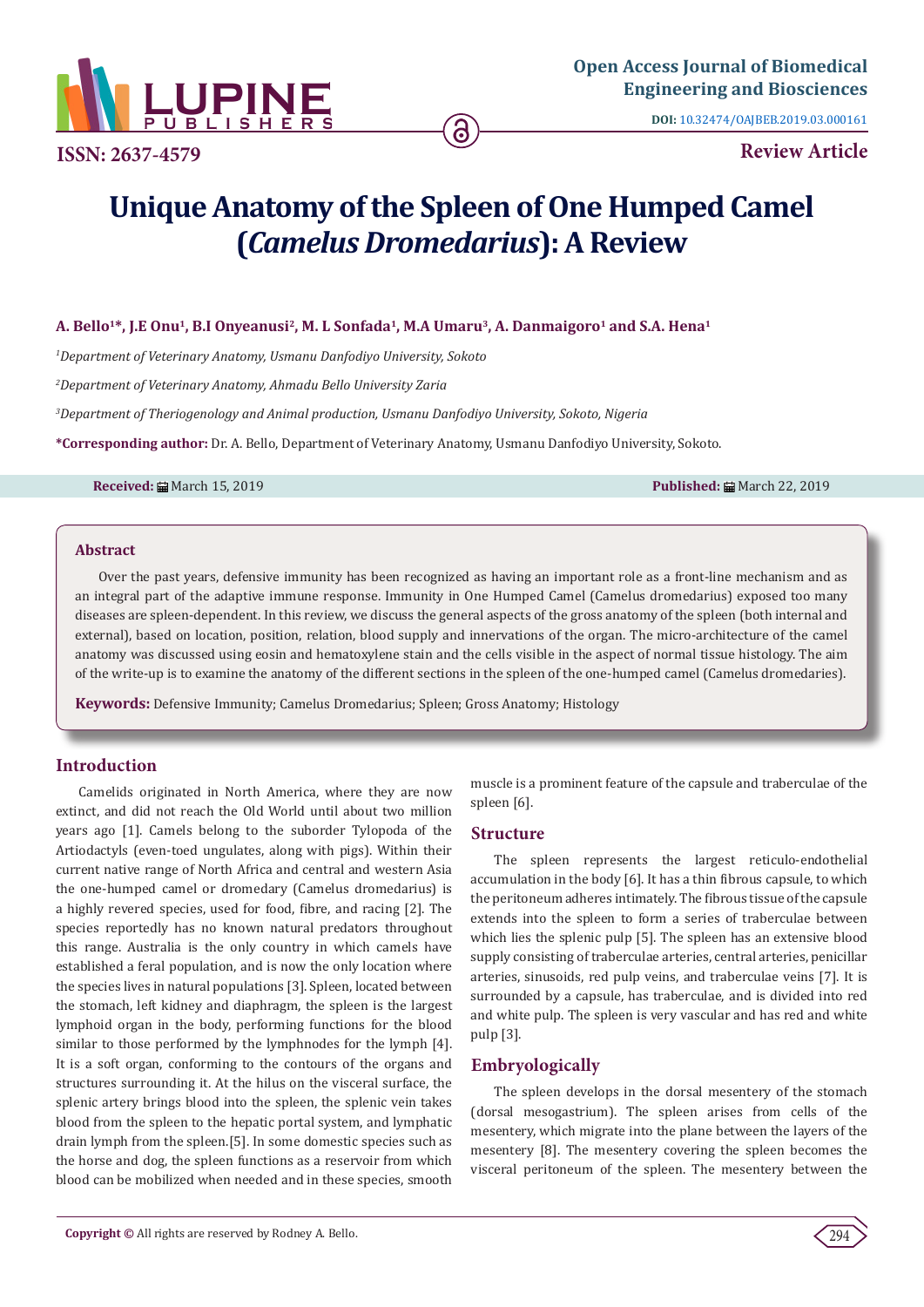spleen and the gut tube becomes the gastrosplenic ligament. The mesentery between the spleen and the dorsal body wall becomes the splenorenal ligament (most of which subsequently fuses to become parietal peritoneum) [9].

## **Grossly**

The spleen is about the size of the cupped hand. If forms the left lateral extremity of the lesser sac [10]. The spleen is a peritoneal organ in the upper left quadrant that is related to the left 9th, 10th, and II the ribs. Clinically, fracture of these ribs may injured or lacerate the spleen. The Spleen is located in the upper left abdominal quadrant. Unlike the lymph node, the spleen is inserted in the blood stream. The spleen clears the blood of aged blood cells and foreign material. It is the site of an immune response to bloodborne antigens, especially in children. In adults, the spleen is not essential to life.

In general, white pulp is the site of antibody synthesis and lymphocyte production. Red pulp is chiefly concerned with the removal and destruction of worn out erythrocytes. In as much as the spleen lies above the costal margin, a normal-sized spleen is not palpable. Enlarged spleen may be palpated below the left costal margin. The splenic artery and vein reach the hilus of the spleen by traversing the splenorenal ligament. Passing from it are the gastrosplenic ligament to the greater curvature of stomach (carrying the short gastric and left gastroepiploic vessels) and the lienorenal ligament to the posterior abdominal wall (carrying the splenic vessels and tail of the pancreas) [5]. The spleen is a peritoneal organ in the upper left quadrant that is related to the left 9th, 10th, and II the ribs. Fracture of these ribs may lacerate the spleen [5]. In as much as the spleen lies above the costal margin, a normal-sized spleen is not palpable. The enlarged spleen may be palpated below the left costal margin. The splenic artery and vein reach the hilus of the spleen by traversing the spleno-renal ligament ().

#### **Relations:**

a) Ventrally: The left diaphragm, separating it from the pleura, left lung and the 9th, 10th and 11th ribs.

- b) Cranially: The stomach.
- c) Dorsally: The splenic flexure of the colon.
- d) Medially: The left kidney.

The tail of the pancreas abuts against the hilum of the spleen through which vessels and nerves enter and leave this organ Figure 1.



## **Histologically**

The structure resembles the lymph node except in some anatomical aspect, which includes; only efferent lymphatic drain the spleen. The sinusoids are blood vascular not lymphatic. As a result, all cells entering the spleen do so via the blood. Scattered primary nodules (germinal centers) are found throughout the spleen. These contain abundant lymphocytes and make up the "white pulp" (also known as Malpighian corpuscles). Plasma cells and macrophages are found here as well. Surrounding the white pulp nodules are venous sinuses containing abundant erythrocytes - the "red pulp". These sinuses are lined with macrophages (RE cells) which are highly phagocytic. Between the sinuses are cords of cells - lymphocytes, monocytes and macrophages - referred to as the Cords of Billroth. The immune function of the spleen is especially important in infancy and early childhood. At these times, the rest of the lymphoid system is somewhat underdeveloped Figure 2.

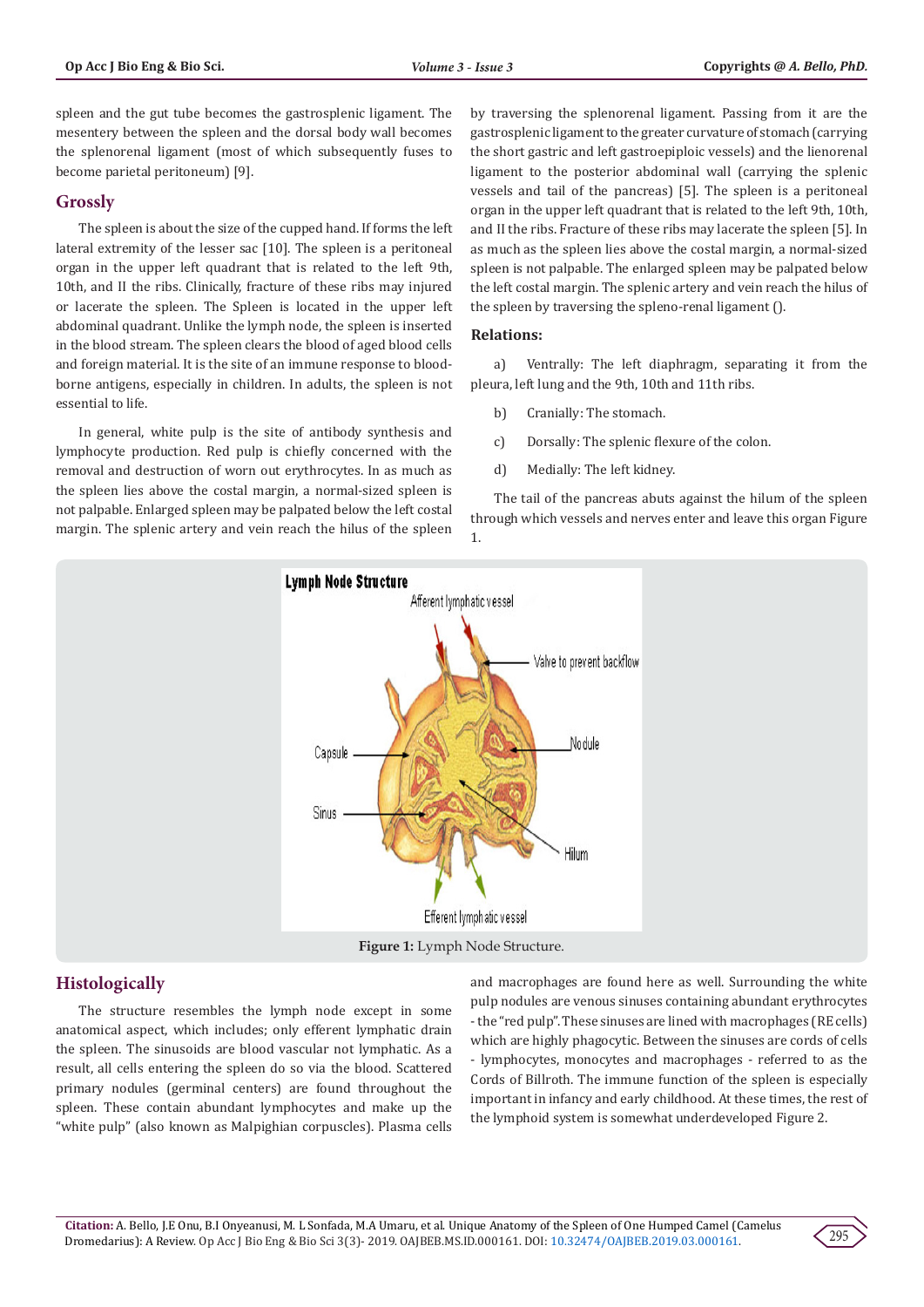

**Figure 2:** Photomicrograph of Camel Spleen showing clearly differentiated zones of white pulp (A) and Red pulp (B) cells with inter parenchymal traberculae collagen connective tissue fibers (Red arrow) H&E x200.

Microscopically, the spleen appears to consist of discrete 0.5-1 mm white nodules, called the white pulp, embedded in a red matrix called the red pulp. Microscopically, as shown here, the white pulp WP consists of lymphoid aggregations and the red pulp RP, making up the bulk of the organ, is a highly vascular tissue [10]. The spleen has a thin fibroelastic outer capsule C from which short traberculae T extend into the parenchyma Figure 3. The capsule is thickened

at the hilum and is continuous with supporting tissues that sheath the larger blood vessels entering and leaving the organ. In dogs and horses the spleen is also a reservoir of blood and these supporting tissues contain smooth muscle to pump blood out, but in humans only a few smooth muscle cells persist Figure 4. The splenic artery divides into several major branches, which enter the hilum and branch to form numerous arterioles. [11].



**Figure 3:** Photomicrograph of Camel Spleen showing clearly differentiated zones of white pulp (A) and Red pulp (B) cells with communication of paranchymal traberculae connective tissue fibers connective tissue (Red arrow) and thick connective tissue fibers capsule (Yellow arrow) H&E x200.

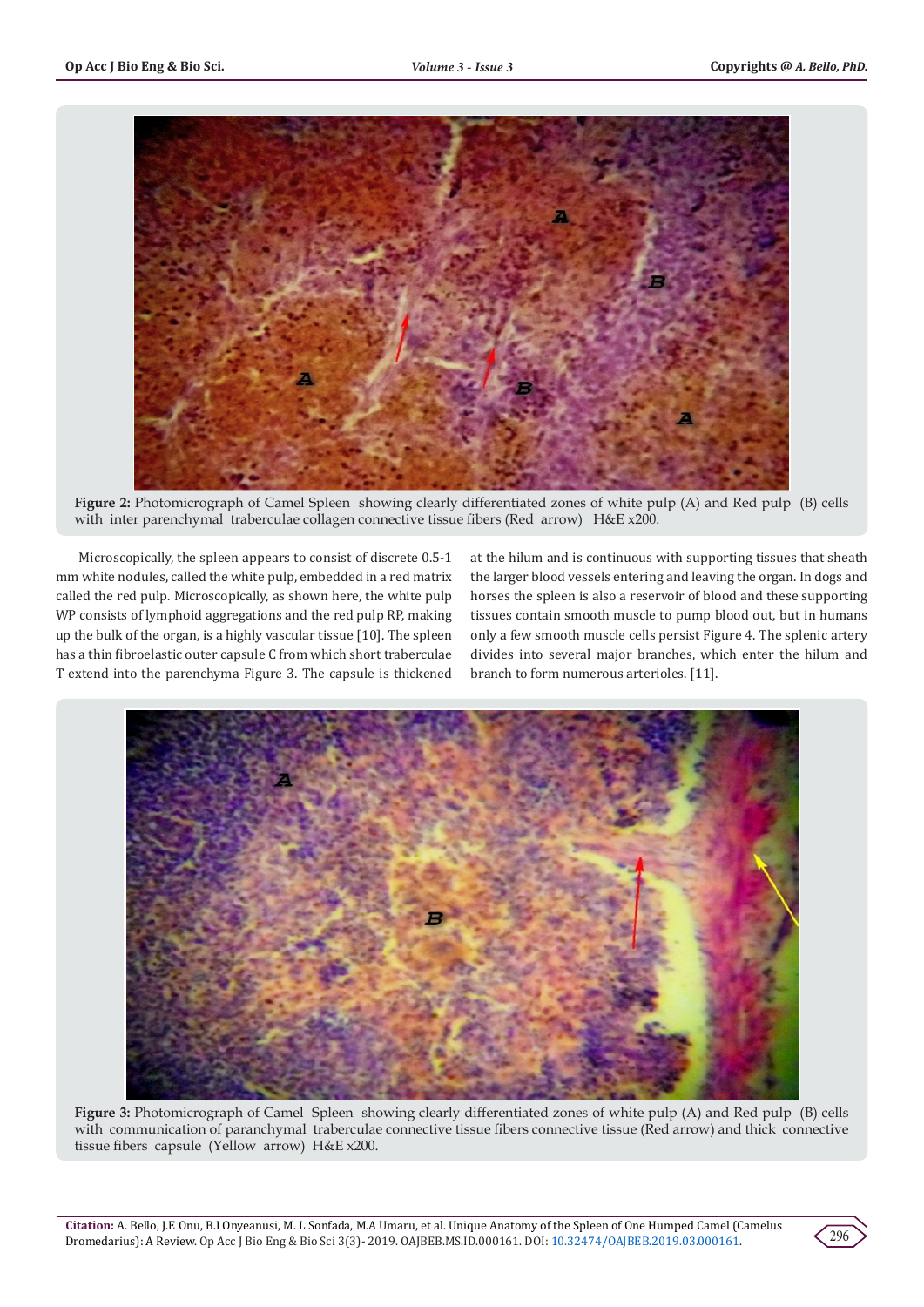

**Figure 4:** Photomicrograph of Camel Spleen showing clearly zones of white pulp (A) and Red pulp (B) cells with developed inter-paranchymal traberculae collagen connective tissue fibers (Yellow arrow) H&E x200

An overview of the splenic ultra-structure and circulation is shown in Figure 1 above; blood enters the spleen in the splenic artery which branches repeatedly within the parenchyma [5]. The larger arteries are surrounded by a fibrocollagenous sheath that disappears in the smaller branches. These central arteries A, are so named because they have a cylindrical cuff of lymphoid tissue around them, the periarteriolar lymphoid sheath PALS, consisting mainly of TH cells. The central artery gives off a number of short branches at right angles, which are called penicilliary arteries PALS and these terminate in two to three sheathed capillaries with only one is shown for each penicilliary artery [7]. These unique vessels are small blind-ending capillaries with no endothelial lining but surrounded instead by an aggregate of macrophages. Thus the blood arriving in a sheathed capillary must traverse this wall of macrophages before entering the red pulp RP. The sheathed capillaries therefore form the first part of the filtering mechanism of the spleen [6]. The splenic white pulp is of two types, T cell and B cell, together making up 5-20% of the total mass of the spleen. The functions of these areas appear to be similar to those of the paracortex and superficial cortex of lymph nodes respectively. The non-filtering areas of red pulp parenchyma as probably be considered part of the splenic lymphoid tissue mass also, but its immunological function remains to be elucidated [12].

# **White Pulp**

White pulp consists of lymphoid tissue that unsheathes the central arteries (periarterial sheath) along with the associated nodules and germinal centers. The periarterial sheath is populated mainly by T lymphocytes [9]. The peripheral white pulp and germinal centers are populated mainly by B lymphocytes. In the white pulp, the T cell areas surround the central arteries, forming the periarteriolar lymphoid sheath. In humans, this lymphoid tissue is less well organized than in other animals, but the term PALS persists [12].

# **Red Pulp**

Red pulp consists of splenic cords of Billroth and venous sinusoids [8]. Defective red blood cells resulting from aging or disease (as in sickle cell anemia, hereditary spherocytosis, or thalassemia syndromes) are delayed in their passage from Billroth cords into the venous sinusoids and phagocytosed by macrophages lining the cords. The splenic parenchyma is permeated by an interconnected network of sinuses S that drain in turn into larger sinuses, tributaries of the splenic vein and finally the hepatic portal vein [3]. The sinuses are lined by endothelial cells resting upon a basement membrane with numerous narrow slits. The reticulin fibers of the sinusoidal basement membrane are arranged in a circular fashion and are continuous with the reticulin meshwork of the parenchyma [1].

## **Blood Supply**

The splenic artery is one of the three main branches of the coeliac axis. The splenic vein is joined by the superior mesenteric to form the portal vein [6]. Blood cells entering the parenchyma from the sheathed capillaries squeeze through the walls of the sinuses to drain out of the organ via the splenic vein, an arrangement known as the open circulation [4]. Note that the splenic vessels also provide the principal blood supply of the pancreas. [6].

#### **References**

- 1. Hildebrandt PK (1981) The organ and vascular pathology of babesiosis. In: Ristic M, Kreier JP (Eds.), Babesiosis. Academic Press, New York, pp. 459-473.
- 2. [Hein WR, Dudler L \(1993\) Divergent evolution of T-cell repertoires:](https://www.ncbi.nlm.nih.gov/pubmed/8440261) [extensive diversity and developmentally regulated expression of the](https://www.ncbi.nlm.nih.gov/pubmed/8440261)

**Citation:** A. Bello, J.E Onu, B.I Onyeanusi, M. L Sonfada, M.A Umaru, et al. Unique Anatomy of the Spleen of One Humped Camel (Camelus Dromedarius): A Review. Op Acc J Bio Eng & Bio Sci 3(3)- 2019. OAJBEB.MS.ID.000161. DOI: [10.32474/OAJBEB.2019.03.000161](http://dx.doi.org/10.32474/OAJBEB.2019.03.000161).